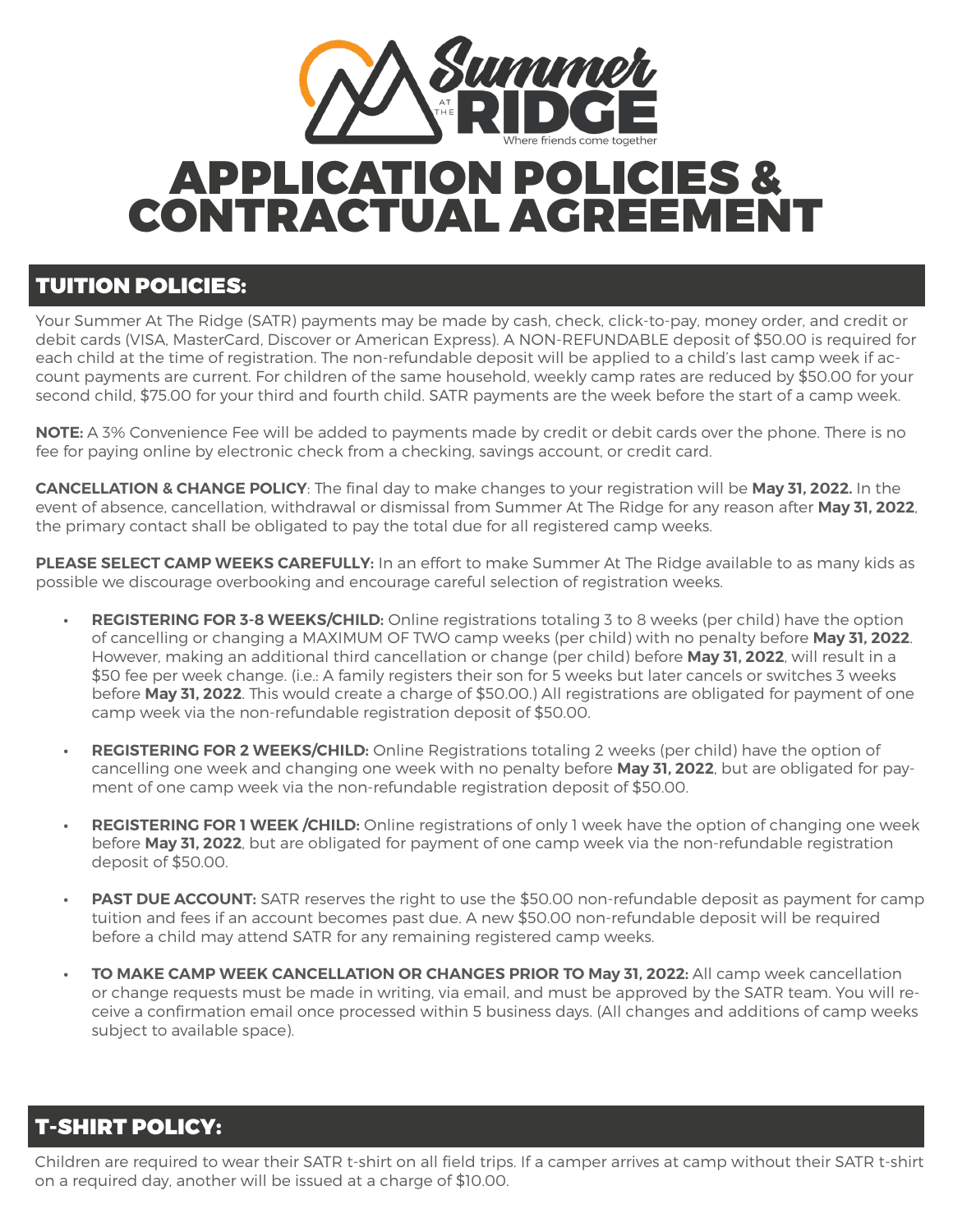# CONTRACTUAL AGREEMENT:

I understand the SATR camp tuition obligation and wish to enroll my child/children for the summer of 2022 at Summer At The Ridge. I have reviewed the above information and understand that by signing this contract, I agree to abide by the policies/procedures listed. I also understand that failure to adhere to these policies/procedures could result in the dismissal of my child/children from Summer At The Ridge.

I understand that my registration deposit of \$50.00 (per child) is non-refundable. I understand that the **FINAL DAY TO MAKE CHANGES TO MY REGISTRATION WILL BE MAY 31, 2022**, AND IN THE EVENT OF ABSENCE, CANCELLATION, WITHDRAWAL, OR DISMISSAL FROM SATR FOR ANY REASON AFTER MAY 31, 2022, THAT I SHALL BE OBLIGATED TO PAY THE TOTAL DUE FOR ALL REGISTERED CAMP WEEKS. I understand that if I register for a total of 3 to 8 weeks (per child) that I have the option of cancelling or changing a MAXIMUM OF TWO camp weeks (per child) with no penalty before MAY 31, 2022. If I make an additional third cancellation or change (per child) before MAY 31, 2021, I will be charged a \$50.00 fee per camp week change. I understand that if I register for a total of 2 weeks (per child) I have the option of cancelling one week and changing one week with no penalty before MAY 31, 2021. I understand that if I register for only 1 week (per child) I have the option of changing one week before MAY 31, 2021. I understand that I am obligated for payment of at least 1 camp week via my non-refundable registration deposit of \$50.00. I understand SATR reserves the right to use my \$50.00 non-refundable deposit as payment for camp tuition and fees if my account becomes past due. I understand a new \$50.00 non-refundable deposit will be required before my child may attend SATR for any remaining registered camp weeks.

I understand that all camp week cancellation or change requests must be made in writing, via email, and must be approved by the SATR team. I will receive a confirmation email once processed within 5 business days. I understand that all changes and additions of camp weeks are subject to available space.

In addition, I shall be responsible for any attorney or collection fees required to collect unpaid tuition and/or any other outstanding camp charges that may include a returned check fee, late payment fee, extra t-shirt, registration change, or cancellation fees. I understand no fee adjustments or refunds will be given for my child's absence regardless of the cause, or for any changes in field trips, pool trips, and events due to unanticipated calendar changes, weather, energy problems, and emergencies. By signing this agreement, I also give permission for my child/ children to be transported to activities outside of the "Summer At The Ridge" facility, which is located at 95 Reservoir Road by shuttle or any "Summer At The Ridge" vehicle. I understand that photographs may be taken for promotional usage.

### CODE OF CONDUCT AGREEMENT:

This agreement is designed to ensure the safety and integrity of Summer At The Ridge and all camp participants. The camp may require the withdrawal of a child for misconduct or other conditions that are disruptive to the overall operation of SATR. This is at the sole discretion of the camp staff in conjunction with the signed Code of Conduct Agreement. In the event of a withdrawal, suspension, or dismissal from camp enrollment, the parent/guardian will be obligated to pay the total due for all remaining registered camp weeks

Please read the following statements carefully. By signing, **you and your child** agree to comply with this Code of Conduct.

- I will maintain a respectful attitude toward peers, camp staff, and student/adult volunteers.
- I will be where I am supposed to be, when I am supposed to be there, and will stay with my group as assigned.
- I will respect the personal belongings of others.
- I will respect camp and any other facility I may visit through camp activities.
- I understand that I/my family will be responsible for all expenses incurred for damages I cause to personal belongings and property.
- I understand that MP3/iPOD players and electronic games are not to be brought to camp. If I choose to bring these items, I understand they will be confiscated and held until my parent/guardian picks them up.
- I agree not to use my cell phone during camp activities. I also understand that some events/activities prohibit me from having a cell phone with me and for those events I agree to abide by such rules.
- If my parent/guardian has not done so, I will turn over all medications, prescription and non-prescription, to camp staff upon arrival. \*Medication Authorization forms **must be submitted** before medications can be administered at camp.
- I will ensure that I dress appropriately for all SATR activities. I agree to change clothes if asked or to wear a T-shirt that my counselor gives me. Offensive messages on T-shirts/clothing are deemed inappropriate.